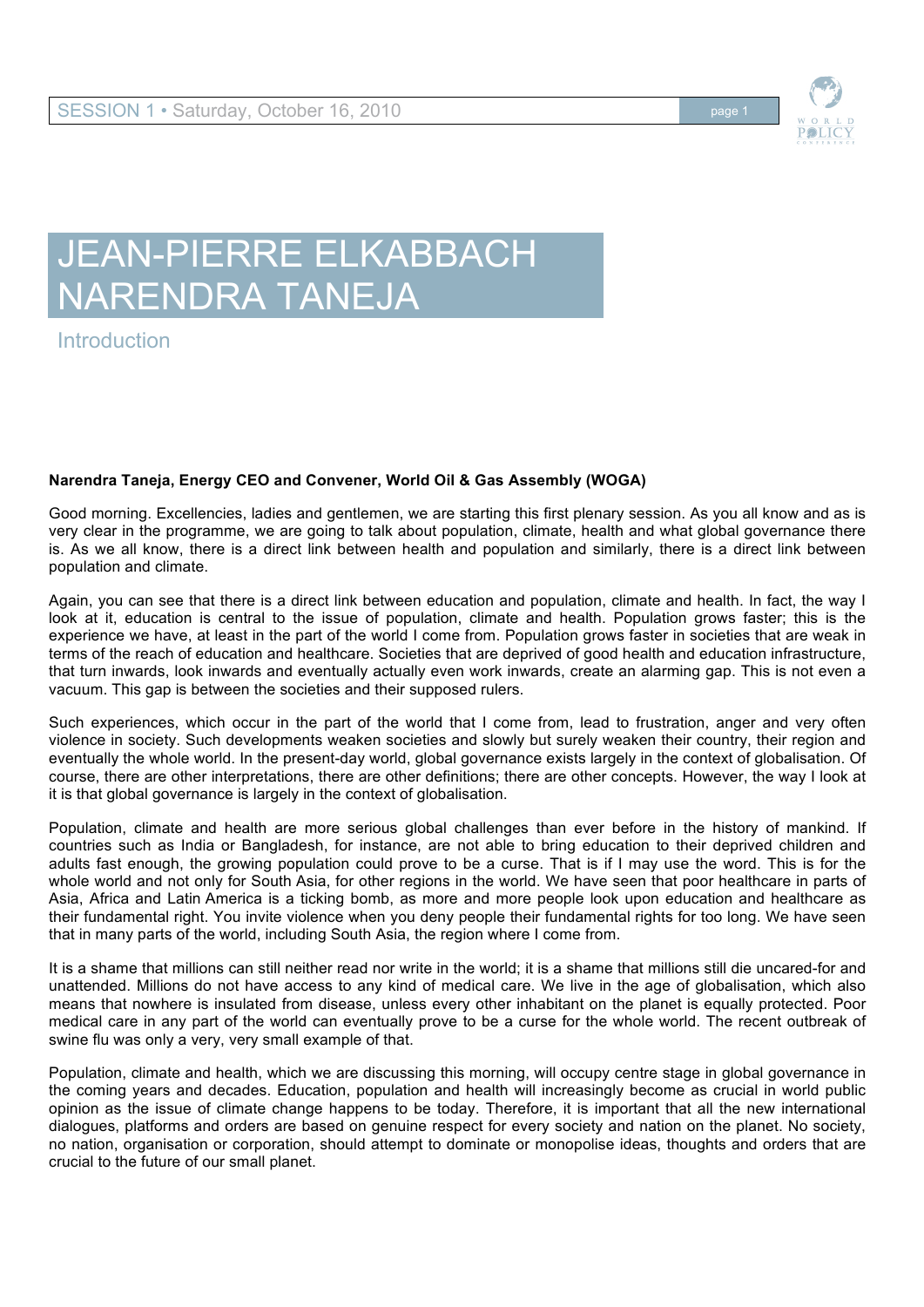

Wisdom is not a monopoly of any part of the world. An ordinary fisherman in a remote village in India, Bangladesh or Indonesia may know as much about climate change as a parliamentarian, or a professor in Scandinavia or any part of the world. Even an illiterate in a remote corner of Asia or Latin America may hold the key to solving some of the greatest problems of the world. Therefore, we must find ways, ideas and thoughts from every society in the world, irrespective of its economic and educational profile or status.

Therefore, we must engage everyone in this planet in our efforts to build a better world. There is a tendency in some societies, nations and organisations to dominate and monopolise all debates, all such initiatives and efforts. Global governance must be checked. It must become more inclusive and more participatory. Therefore, we need more independent initiatives like the World Policy Conference to help build a new world order. This is based on genuine respect for each other's ideas, thoughts, faiths, beliefs, lifestyles and civilisations. I am here with my colleagues. Jean-Pierre and I are going to chair this morning's session and try to make it as interesting, as useful and as interactive for you as possible.

## **Jean-Pierre Elkabbach, President, Lagardère News**

It's my turn to quickly tell you what an honour and a pleasure it is to chair this first session with Narendra Teneja during the WPC's third edition. We have four experts with us today – experts well-known in their speciality – who will share their reaction. In any case, they will present their views and have a panel discussion. You may have heard Mr. Ban Ki-Moon, Christophe de Margerie and Thierry Montbrial yesterday. I think they set the tone. Down with hypocrisy! In any case, the priority today is to speak frankly in every area. The four experts who are here with us have agreed to take questions from those of us who want as much as we do to ask them about the relationships between populations movements, climate change and public health challenges. Even though these issues are highly connected, they are rarely addressed together.

We're going to try to do so through questions and especially the answers which we're going to hear. We're talking here about the realities of today and the 21st century. Two examples from 2008: natural disasters displaced 20 million people from their homes. Each year will see a rise in the number of climate refugees, a term used by the United Nations for the first time in 1985. As Ban Ki-Moon was just saying, official forecasts are already predicting 250 million displaced persons in 2050 and, most often, these forced population movements take place within a country's borders, and sometimes in the neighbouring country. If the wealthy States believe they are spared, or in any case relieved of responsibility, they are wrong. Up to now, they haven't created any large-scale programmes to manage this predictable problem, which could destabilise countries and regions and threaten national security.

This growing phenomenon of climate displacement and refugees could also lead to the emergence of new, often unidentified diseases, and have consequences for public health. Global governance does not only involve theoretical objectives and missions. In this case, we're talking about the deaths of millions of human beings and their fate as well as new rights to grant or win. To our four experts, by combining your experience, strengths and research, you can advance knowledge, cooperation and solidarity, which are essential for organised, positive and equitable globalisation, as His Majesty Mohammed VI said in his message. This presentation has perhaps lasted too long, but we wanted to outline a framework. And now let me introduce the personalities who are with us today: to my left, Fernando Alvarez del Rio, the spokesperson for the Mexican Ministry of Health who was scheduled to be here but was detained in his country. I hope he's not worried about the appearance of a new virus in Mexico or Latin America. Jean de Kervasdoué directs the Pasteur Institute's school of public health and teaches at the prestigious CNAM institute of higher learning. Professor de Kervasdoué's books are authoritative and often controversial as well because they tend to be iconoclastic. We might experience that here as well. [Now to you,] Taneja.

## **Narendra Taneja, Energy CEO and Convener, World Oil & Gas Assembly (WOGA)**

We have William Reilly, who is Chairman of the Climate Works Foundation. As we all know, he is the former administrator of the United States Protection Agency. We also have Chris Viehbacher with us. He is the Chairman and